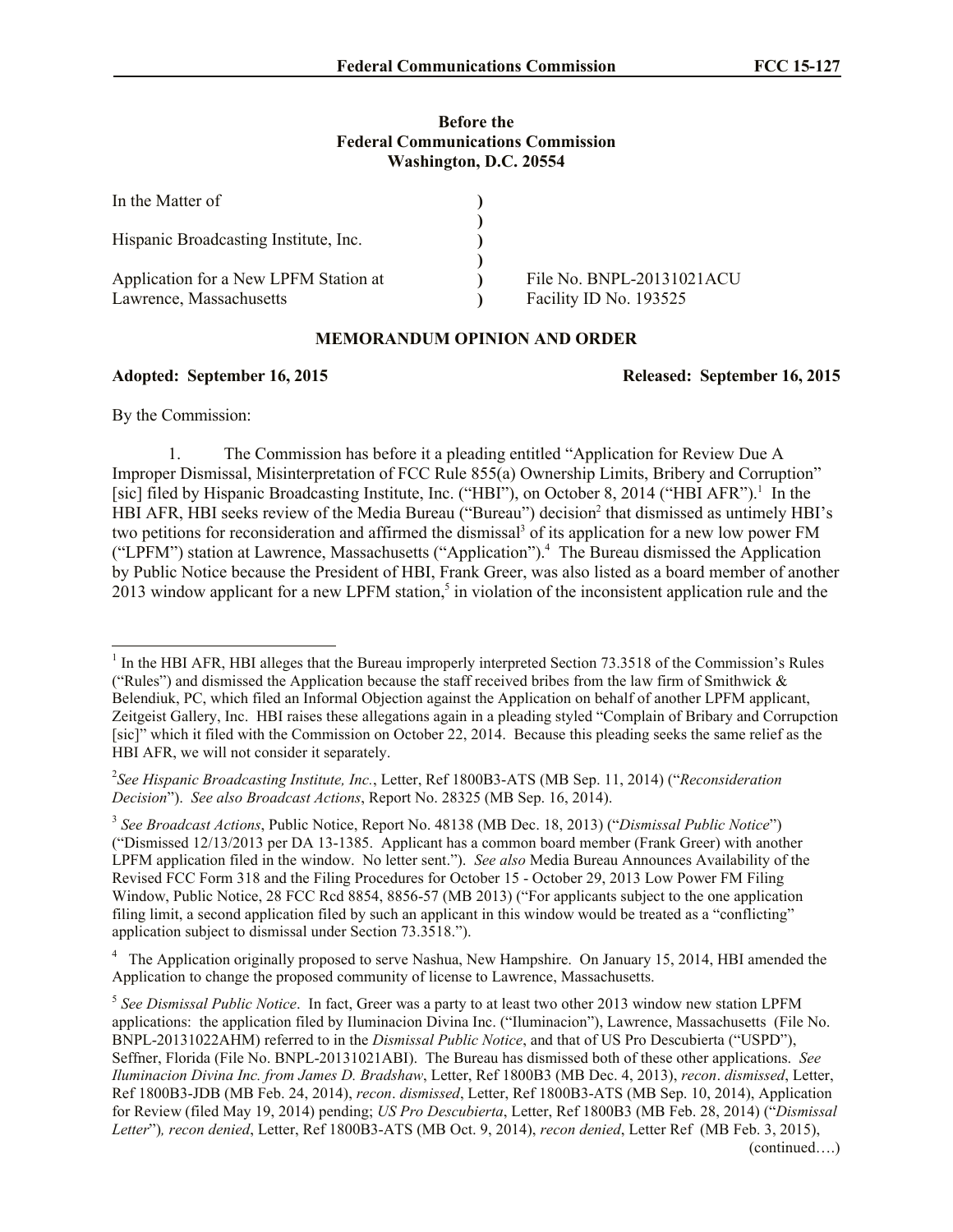LPFM ownership limits, as described below.<sup>6</sup> The *Reconsideration Decision* dismissed the petitions for reconsideration because they were untimely<sup>7</sup> and, in the alternative, found that the Application was properly dismissed because its filing constituted a violation of the inconsistent application rule.<sup>8</sup>

2. On review, HBI does not dispute or address the untimeliness of the First Petition or Second Petition. As such, we will deny the HBI AFR and affirm the dismissal of both HBI petitions as untimely for the reasons stated in the *Reconsideration Decision*. 9

3. Although the Bureau properly dismissed the First Petition and Second Petition as untimely, we briefly address HBI's substantive arguments on review because its allegations stem from its misunderstanding of Sections 73.3518 and 73.855 of the Rules.<sup>10</sup> As a separate and independent ground

(Continued from previous page) *recon*. *dismissed*, Letter (MB Jun. 24, 2015), Petition For Reconsideration Nunc Pro Tunc (filed Jul. 21, 2015) pending.

<sup>6</sup> See 47 C.F.R. §§ 73.855, 73.858, and 73.3518 ("While an application is pending and undecided, no subsequent inconsistent or conflicting application may be filed by or on behalf of or for the benefit of the same applicant, successor or assignee."); *see also Jersey Shore B'casting Corp. v. FCC*, 37 F.3d 1531, 1537 (D.C. Cir. 1994) ("*Jersey Shore*") (the inconsistent application rule prevents applicants from flooding the Commission with multiple applications that include many that are ungranatable under other Commission rules or policies).

 $<sup>7</sup>$  The Bureau dismissed the Application on December 13, 2013, and gave Public Notice of the dismissal on</sup> December 18, 2013. Under Section 405 of the Communications Act of 1934, as amended, and Section 1.106(f) of the Rules, the Petition would have been due on January 17, 2014. The first petition for reconsideration ("First Petition"), however, was not filed until March 14, 2014, and the second petition for reconsideration ("Second Petition") was not filed until August 15, 2014. The Bureau also determined than an engineering amendment to the Application filed on January 15, 2014, could not be considered a timely petition for reconsideration because the amendment – which changed the proposed station's community of license to Lawrence, Massachusetts – did not address the violation identified in the *Dismissal Public Notice*. HBI argues, for the first time on review, that it was not notified of the dismissal of the Application. HBI AFR at 2 ("FCC failed, intentionally, to notify Applicant HBI about the dismissal.") Section  $5(c)(5)$  of the Act and Section 1.115(c) of the Rules bar applications for review that rely "on questions of fact or law upon which the [designated authority issuing the decision] has been afforded no opportunity to pass." *See* 47 U.S.C. § 155(c)(5); 47 C.F.R. § 1.115(c); *BDPCS, Inc. v. FCC,* 351 F.3d 1177, 1184 (D.C. Cir. 2003) (upholding Commission's order dismissing arguments under Section 1.115(c) because that rule does not allow the Commission to grant an application for review if it relies upon arguments that were not presented below). HBI did not present this argument to the Bureau in the First Petition or Second Petition. Accordingly, we will dismiss this part of the HBI AFR pursuant to Section 1.115(c). As a separate and independent ground for our rejection of this new argument, we believe that it is without merit: HBI's claim that the Bureau "failed, intentionally" to notify it about the dismissal is simply wrong. The Bureau provided appropriate notice of the dismissal of the Application by the *Dismissal Public Notice*. *See* 47 C.F.R. §§ 0.204(d) ("[o]rders may be issued in any appropriate form") and 1.4(b)(4) (establishing starting date for seeking reconsideration or review of actions described by public notice).

<sup>8</sup> *Reconsideration Decision* at 3. *See also* 47 C.F.R § 73.3518.

<sup>9</sup> On December 12, 2014, a group titled No More Discrimination Against Latino ("NMDAL") filed a "Petition for Reconsideration Nunc Pro Tunc Due Public Interest" ("NMDAL Petition") in this proceeding, seeking review of the *Reconsideration Decision*. The Bureau treated this pleading, which was filed more than two months after the latefiled HBI AFR, as an application for review and dismissed it on the grounds that it was untimely filed and NMDAL lacked standing to file an application for review. *See Hispanic Broadcasting Institute, Inc.,* Letter, Ref 1800B3-ATS (MB Jan. 8, 2015) ("*NMDAL Letter*"). NMDAL filed an Application for Review of that decision on February 12, 2015 ("NMDAL AFR"), which raises the same arguments as the HBI AFR – that the Bureau erred in dismissing the HBI Application on the basis of the inconsistent application rule. Indeed, but for the addressees and titles, the two NMDAL pleadings are identical. We deny the NMDLA AFR because the *NMDAL Letter* correctly dismissed the NMDAL Petition for the stated procedural defects. Additionally, on January 23, 2015, HBI filed a Petition for Reconsideration seeking to amend the Application to specify operation on Channel 235 ("Third Petition"). In light of our decision today, we dismiss the Third Petition as moot.

 $^{10}$  47 C.F.R §§ 73.3518, 73.855(a).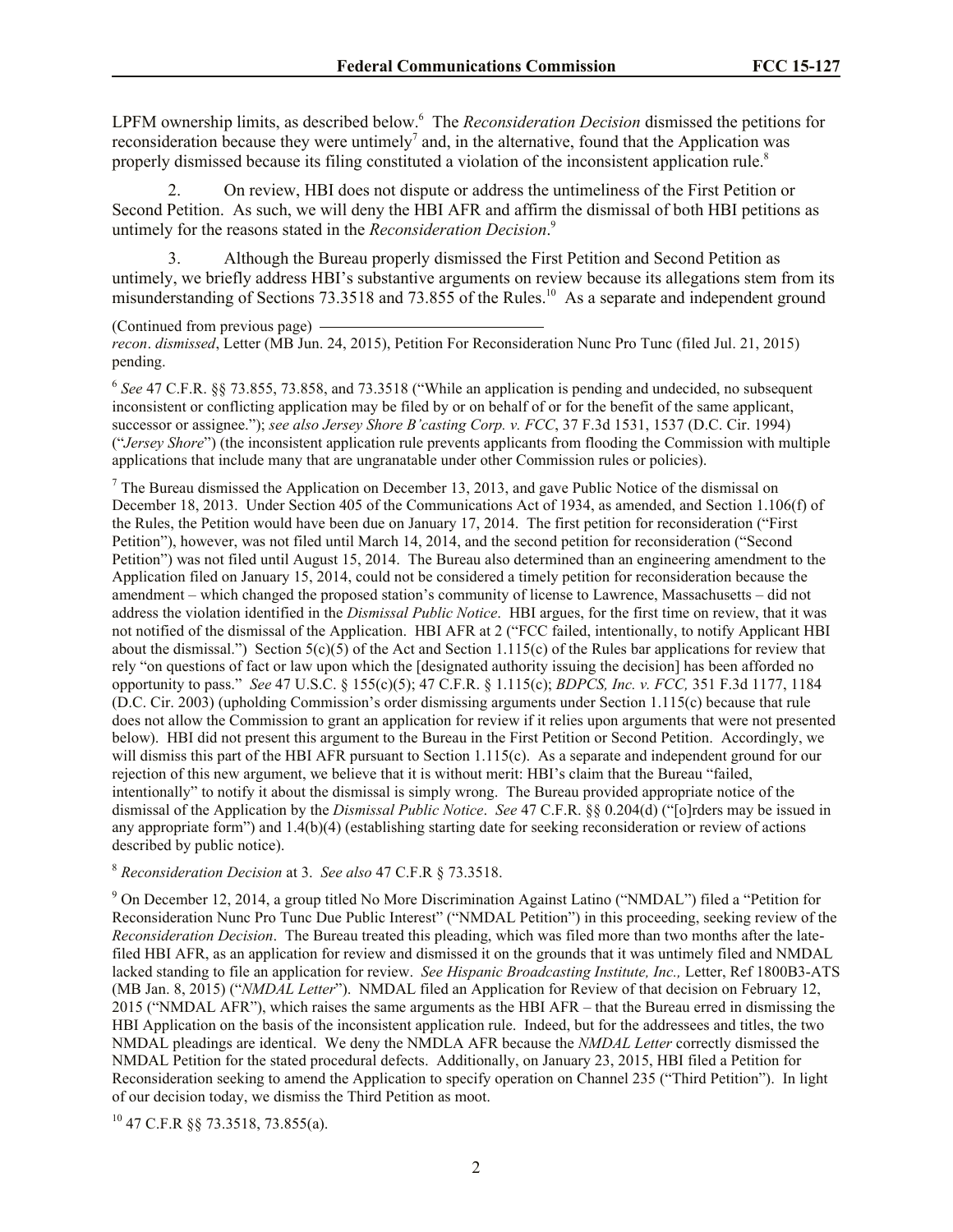for affirming the Bureau's dismissal of the Application, we find that HBI's conclusory bribery allegations are unsupported and that the staff correctly interpreted the LPFM ownership and inconsistent application rules in dismissing the Application.<sup>11</sup> In its AFR, HBI maintains that, while Frank Greer, its Director, "appeared in" another application (that of Iluminacion Divina, Inc.), because it had already been dismissed by the time the HBI application was dismissed, and because Mr. Greer recused himself from the HBI Board, "this individual did not holds [sic] an attributable interest in any broadcast license or other media entity."<sup>12</sup>

4. HBI mischaracterizes the nature of the ownership and inconsistent application rules at issue here. As the President of HBI and USPD, and as a board member of Iluminacion, Greer held an attributable interest in each organization and was a party to each application. 13 Due to Mr. Greer's attributable interest in each application, no two of these three applications to which he was a party could be granted without causing a violation of Section 73.855. All three applications were inconsistent and filed in violation of Section 73.3518. Contrary to HBI's suggestion, such a violation cannot be cured through amendments filed after the close of the window. As established in the Commission precedent cited in the *Reconsideration Decision*, the Commission has observed that the act of filing of inconsistent applications contrary to Section 73.3518 of the Rules is a violation that cannot be eliminated by subsequent events, such as the filing of an amendment containing a recusal commitment or change in principals, or the subsequent dismissal of another inconsistent application.<sup>14</sup> The harms to be avoided by the rule – the consumption of limited staff resources processing applications that cannot be granted, prejudice to other applicants by delaying the processing of their applications, and the delay of service to the public – cannot be cured by such submissions.<sup>15</sup> Thus, neither the dismissal of the conflicting applications, nor Mr. Greer's post-filing commitment to recuse himself from the HBI Board, cured this fatal deficiency.<sup>16</sup>

l

<sup>13</sup> *See* Instructions to FCC Form 318, Section II, Question 3 ("the term 'party to the application' includes any individual or entity whose ownership or positional interest in the applicant is 'attributable.' An 'attributable interest' is an ownership interest in or in relation to an applicant or licensee which will give its holder that degree of influence or control over the applicant or licensee sufficient to implicate the Commission's multiple ownership rules. . . . The . . . officers, directors, and governing board members of the applicant and its parent and subsidiary entities are considered to be parties to the application"). *See also* 47 C.F.R. § 73.858.

<sup>14</sup> *Reconsideration Decision* at 3, *citing Big Wyoming Broadcasting Corp.*, Memorandum Opinion and Order, 2 FCC Rcd 3493, 3493 (1987) ("*The graveman of the rule violation … was the filing of the inconsistent application itself*  and such a violation can never be cured by subsequent amendment because the act of filing cannot be undone.") (emphasis added). *See also Jersey Shore*, 37 F.3d at 1537 (applicant cannot cure a violation of the inconsistent application rule by amendment).

<sup>15</sup> *See Treasure Coast Media, Inc.*, Memorandum Opinion and Order, 7 FCC Rcd 5533 ¶4 (1992) ("the staff will inevitably be required to process some applications which cannot, by their nature, be granted, thus wasting staff resources. Moreover, because these ungrantable applications cannot be easily identified early in the process, they can cause substantial delay in processing other applications with which they may conflict. To avoid these clear adverse consequences which inconsistent applications entail, the Commission explicitly prohibits their filing."). *See also Big Wyoming Broadcasting Corp., supra* at 3494 (1987).

<sup>16</sup> Since each applicant has repeatedly appealed the dismissal of its application and continues to do so, thus attempting to prosecute all three defective applications, they have already consumed substantial staff resources in processing their ungrantable applications and in disposing of their repeated and meritless petitions for reconsideration. *See* n.5, *supra*. Those staff resources could have been better applied to the processing of applications in conformity with the Rules, resulting in their grant and in the applicants' prompt institution of service to the public.

 $11$  HBI AFR at 2-3.

<sup>12</sup> HBI AFR at 2 (citing 47 C.F.R. §§ 73.855(a) and 73.858). In fact, as stated in note 5 *supra*, Mr. Greer was also a party to a third application, filed during the 2013 window, that of USPD, which was dismissed after the dismissal of the Application.